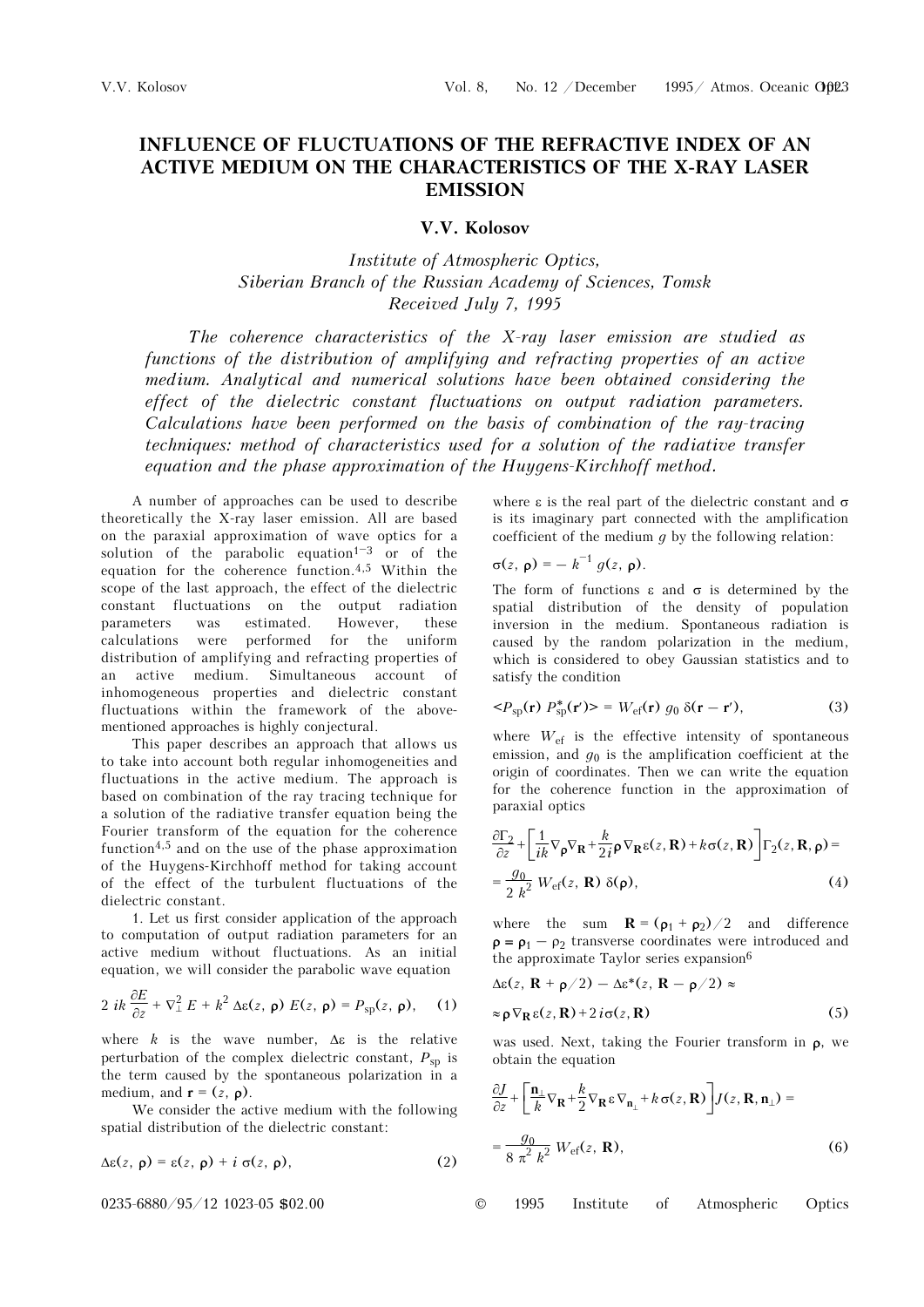where *J* is the radiation brightness, which is defined as the Fourier transform of the coherence function

$$
J(z, \mathbf{R}, \mathbf{n}_{\perp}) = (2\pi)^{-2} \int_{-\infty}^{\infty} \Gamma_2(z, \mathbf{R}, \mathbf{p}) \exp(-i\mathbf{n}_{\perp}\mathbf{p}) d\mathbf{p}.
$$
 (7)

Solution of Eq. (6) can be represented in the form

$$
J(z, \mathbf{R}, \mathbf{n}_{\perp}) = \frac{g_0}{8 \pi^2 k^2} \int_{0}^{z} dz' W_{\text{ef}}(z', \mathbf{R}(z')) \times
$$
  
 
$$
\times \exp \left[ \int_{z'}^{z} dz'' g(z'', \mathbf{R}(z'')) \right],
$$
 (8)

where the characteristic  $\mathbf{R} = \mathbf{R}(z)$  obeys the equation

$$
\frac{\mathrm{d}^2 \mathbf{R}}{\mathrm{d}z^2} = \frac{1}{2} \nabla_{\mathbf{R}} \varepsilon(z, \mathbf{R}(z))
$$
 (9)

with the initial conditions  $\mathbf{R}(z' = z) = \mathbf{R}$  and  $d**R**(z' = z) / dz' = **n**<sub>⊥</sub>.$ 

Analytic solution for the parabolic distribution of the population inversion density

 $\epsilon(\mathbf{R}) = 1 + (R^2 - a^2) / L_R^2$ ,  $|\mathbf{R}| < a$ ,  $\epsilon(\mathbf{R}) = 1$ ,  $|\mathbf{R}| > a$ ,  $g(\mathbf{R}) = g_0(1 - R^2/a^2), \quad |\mathbf{R}| < a, \quad g(\mathbf{R}) = 0, \quad |\mathbf{R}| > a,$  $(10)$ 

was obtained in Ref. 6. This solution was found with the use of approximations

$$
W_{\rm ef}(z,\,\mathbf{R}) = W_{\rm \delta ef}(\mathbf{R}) \,\,\delta(z),\tag{11}
$$

$$
W_{\delta e f}(\mathbf{R}_0) = W_{\delta 0}(\mathbf{R}) \exp(-R_0^2/a^2). \tag{12}
$$

Condition (11) means that we consider only the contribution from an infinitely thin layer of radiating elements, located at the end of the active medium (approximation of incoherent disk), to the output radiation. Zemlyanov and Kolosov<sup>6</sup> pointed out that this approximation may yield more than twice overestimated values of the coherence radius of the output radiation of an X-ray laser. Condition (12) also should be considered as an approximation because in rigorous formulation of the problem, the distribution of the intensity of sources must copy the distribution of the amplification coefficient, i.e., it must have the parabolic profile.

2. Let us consider results of numerical solution of this problem for a two-dimensional medium. We assume that functions ε and *g* have the forms

$$
\varepsilon(z, x) = 1 - (a^2/L_R^2) \, \text{ch}^{-2}(x/a), \tag{13}
$$

$$
g(z, x) = g_0 \cosh^{-2}(x/a),
$$
 (14)

respectively, and that the sources of spontaneous radiation are distributed by the law

$$
W_{\rm ef}(z, x) = W_0 \cosh^{-2}(x/a). \tag{15}
$$

By numerical integration of the system of equations (8) and (9) and subsequent numerical Fourier transform

$$
\Gamma_2(z, x, \rho) = \int_{-\infty}^{\infty} d n_{\perp} J(z, x, n_{\perp}) \exp(i n_{\perp} \rho), \qquad (16)
$$

we find the coherence function and hence the modulus of the degree of coherence

$$
\mu(\rho) = \frac{\left|\Gamma_2(z, x=0, \rho)\right|}{W(z, x=0)} = \frac{\left|\Gamma_2(z, x=0, \rho)\right|}{\Gamma_2(z, x=0, \rho=0)}.
$$
 (17)

This numerical solution considers the contribution of spontaneous sources throughout the volume of the active medium. When we were interested in the contribution of the end region solely, calculations were made with condition (11). Results of calculations of the modulus of the coherence degree in the given approximation are shown in Fig. 1. Analytic solution for parabolic profiles of the functions ε and *g* given by Eq. (10) with the Gaussian distribution of  $W_{\text{Sef}}$  given by Eq. (12) and numerical solution for ε, g, and  $W_{\delta \epsilon}$ obeying the parabolic distribution are also shown in Fig. 1. It is seen that the last case corresponds to the highest degree of coherence of the output radiation. Numerical measure of output radiation coherence may be the coherence radius  $\rho_c$ , for which we will use two definitions. First, we define the coherence radius  $\rho_c$  as the transverse distance at which  $\mu$  decreases from 1 (at  $\rho = 0$ ) to sin(1)  $\approx 0.84$ . Second, we will use the definition

$$
\rho_c(z) = \frac{0.83 \text{ m}}{2 \pi^{1/2}} \int_{-\infty}^{\infty} d\rho \ \mu(\rho). \tag{18}
$$
\n
$$
0.8 \begin{bmatrix}\n\mu(\rho, 0) & G=10 \\
0.6 & \text{m=50}\n\end{bmatrix}
$$
\n
$$
0.4 \begin{bmatrix}\n\mu(\rho, 0) & G=10 \\
\eta = 50 & \text{m=50}\n\end{bmatrix}
$$
\n
$$
0.2 \begin{bmatrix}\nF_x = 100 & F_x = 50 \\
0.1 & 0.2 & 0.3 & 0.4 & 0.5\n\end{bmatrix}
$$
\n
$$
0.5 \begin{bmatrix}\nF_x = 50 & \text{m=50}\n\end{bmatrix}
$$

*FIG. 1. Modulus of the coherence degree at the axis of an active medium with parabolic* (...) *and*  cosh–2(- - -) *profiles of population inversion for G* = 10,  $η = ε_0 / σ_0 = GF_x / (g_0 L_R)^2 = 50$ , *and*  $F_x = 50$ , 100. *Solid curve shows the corresponding analytic solution given by Eqs. (32) and (33).*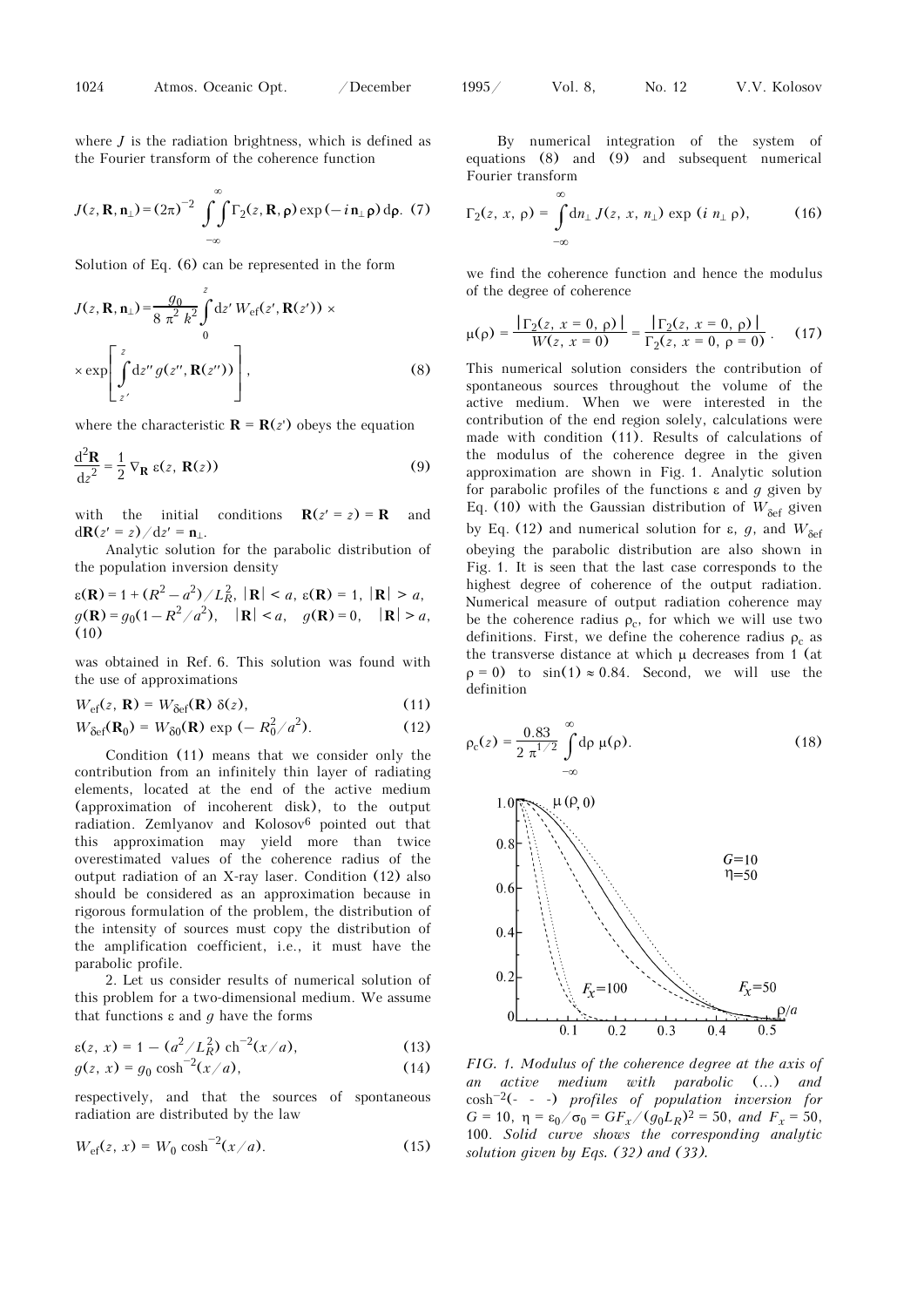V.V. Kolosov Vol. 8, No. 12 /December 1995/ Atmos. Oceanic Opt. 1025

It is clear that both definitions give identical values of  $\rho_c$  for the modulus of the degree of coherence obeying the Gaussian distribution. For non-Gaussian distribution, these definitions yield different values of the coherence radius. Corresponding calculations of the coherence radius for parabolic and cosh–2 profiles are shown in Fig. 2.



*FIG. 2. The coherence radius as a function of the Fresnel number for a medium with parabolic (a) and*  cosh–<sup>2</sup> *(b) profiles of the population inversion distribution for G* = 10 *and*   $\eta = \log_0 / \sigma_0 = GF_x / (g_0 L_R)^2 = 50$ :  $\rightarrow$  *first definition and the incoherent disc approximation;* ⋅⋅⋅⋅ *first definition and sources through on the volume;* - - - *second definition given by Eq. (18) and distributed sources;* -------*- analytic solution given by Eq. (33).* 

3. The results discussed above were obtained neglecting fluctuations of the population inversion density in the active medium. In this section, we estimate the effect of fluctuations of the dielectric constant on the parameters of output radiation.

As previously, we will consider the parabolic approximation. The distribution of the relative dielectric constant is represented in the form

$$
\Delta \varepsilon(z, \, \rho) = \varepsilon(z, \, \rho) + \delta \varepsilon(z, \, \rho) + i \, \sigma(z, \, \rho), \tag{19}
$$

where the fluctuations of dielectric constant δε are characterized by the structure function

$$
D_{\varepsilon}(\mathbf{r}, \mathbf{r}') = \langle [\delta \varepsilon(\mathbf{r} + \mathbf{r}') - \delta \varepsilon(\mathbf{r})]^2 \rangle \tag{20}
$$

and the mean  $\langle \delta \varepsilon(\mathbf{r}) \rangle = 0$ , and angular brackets denote an ensemble averaging. Formal solution of Eq. (1) can be represented in the form

$$
E(z, \mathbf{p}) = \int_{0}^{z} dz_0 \int_{-\infty}^{\infty} d\mathbf{p}_0 P_{\rm sp}(z_0, \mathbf{p}_0) \widetilde{G}(\mathbf{r}, \mathbf{r}_0), \qquad (21)
$$

where  $\tilde{G}$  is the Green's function and  $\mathbf{r} = (z, \rho)$ . Consequently,

$$
\Gamma_2(z, \mathbf{p}_1, \mathbf{p}_2) = \int_0^z dz_{01} dz_{02} \times
$$
  
\n
$$
\times \int_{-\infty}^{\infty} d\mathbf{p}_{01} d\mathbf{p}_{02} < P_{sp}(z_{01}, \mathbf{p}_{01}) P_{sp}^*(z_{02}, \mathbf{p}_{02}) > \tilde{G}_1 \tilde{G}_2^* > =
$$
  
\n
$$
= g_0 \int_{-\infty}^{\infty} d\mathbf{p}_{01} W_{\delta e f}(\mathbf{p}_{01}) < \tilde{G}(\mathbf{r}_1, \mathbf{r}_{01}) \tilde{G}^*(\mathbf{r}_2, \mathbf{r}_{01}) > ,
$$
  
\n
$$
\tilde{G}_i = \tilde{G}(\mathbf{r}_i, \mathbf{r}_{0i}),
$$

where conditions (3) and (11) where taken into consideration. Using the phase approximation of the Huygens–Kirchhoff method,7 we can write

$$
\widetilde{G}(z, \mathbf{p}; 0, \mathbf{p}_0) = G(z, \mathbf{p}; 0, \mathbf{p}_0) \exp[i k \widetilde{S}(z, \mathbf{p}; 0, \mathbf{p}_0)], \quad (22)
$$

where *G* is the Green's function for the case  $\delta \varepsilon(\mathbf{r})$   $\}$  0, and  $\tilde{S}$  is determined by the expression

$$
\widetilde{S}(z, \mathbf{p}; 0, \mathbf{p}_0) = \frac{1}{2} \int_{0}^{z} dz' \, \delta \varepsilon(z', \mathbf{p}(z'))
$$

and is equal to a random run-on of the phase along unperturbed geometric ray connecting points  $(0, \rho_0)$ and  $(z, \rho)$ . This geometric ray  $\rho(z')$  satisfies Eq. (9) with boundary conditions  $\rho(z' = 0) = \rho_0$  and  $\rho(z^r = z) = \rho$ . In this case,

$$
<\widetilde{G}_1 \widetilde{G}_2^*>=G(\mathbf{r}_1, \mathbf{r}_{01}) G^*(\mathbf{r}_2, \mathbf{r}_{02}) \exp \left[-\frac{k^2}{4} \int_0^z dz' dz'' \times \frac{1}{2} [\psi_{\varepsilon}(z', z'', \rho_1(z') - \rho_1(z'')) + \psi_{\varepsilon}(z', z'', \rho_2(z') - \rho_2(z'')) - 2\psi_{\varepsilon}(z', z'', \rho_1(z') - \rho_2(z''))] \right],
$$

where

$$
\psi_{\epsilon}(z',z'',\rho_i(z')-\rho_j(z''))\!=\!<\!\!\delta\epsilon(z',\rho_i(z'))\,\delta\epsilon(z'',\rho_j(z''))\!>
$$

for the homogeneous fluctuations in the transverse plane. Then we can finally write the solution in the form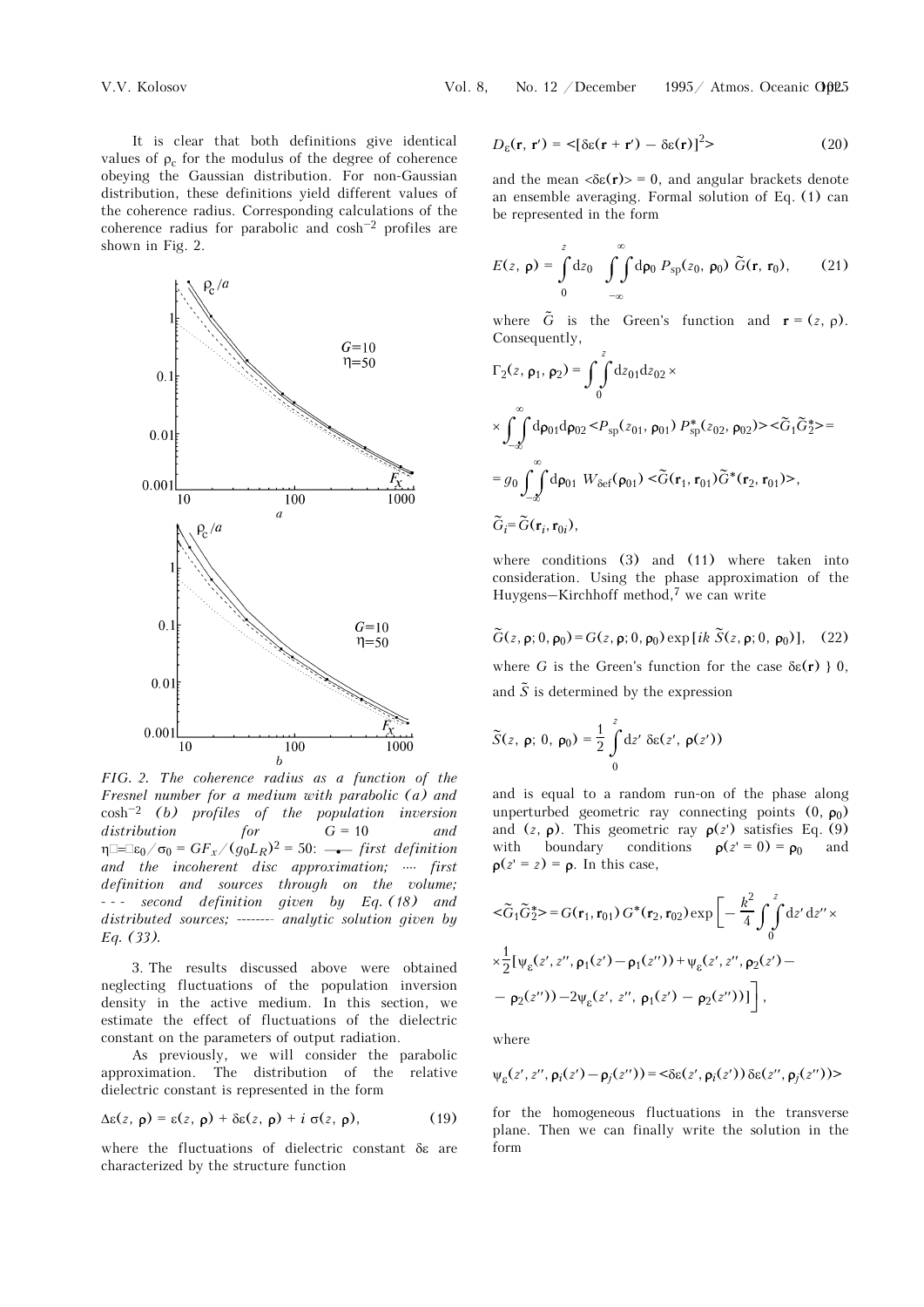1026 Atmos. Oceanic Opt. /December 1995/ Vol. 8, No. 12 V.V. Kolosov

$$
\Gamma_2(z, \, \mathbf{p}_1, \, \mathbf{p}_2) = \exp\left[-\frac{k^2}{4\pi} \int\limits_0^z dz' \, H(z', \, \mathbf{p}(z'))\right] g_0 \times
$$

$$
\times\,\int_{-\infty}^{\bf}{\rm d}{\pmb\rho}_{01}W_{\delta e f}({\pmb\rho}_{01})\,\,G(z,\,{\pmb\rho}_1;\,0,\,{\pmb\rho}_{01})\,\,G^*(z,{\pmb\rho}_2;0,{\pmb\rho}_{02})=
$$

$$
= \exp \left[ -\frac{k^2}{4\pi} \int\limits_0^z dz' \, H(z', \, \mathbf{p}(z')) \right] \Gamma_{2R}(z, \, \mathbf{p}_1; \, \mathbf{p}_2), \qquad (23)
$$

where  $\rho(z') = \rho_1(z') - \rho_2(z')$ ,  $\Gamma_{2R}$  is the coherence function for a regular medium, and

$$
H(z, \mathbf{p}_1 - \mathbf{p}_2) = \frac{1}{\pi} [A(z, 0) - A(z, \mathbf{p}_1 - \mathbf{p}_2)];
$$
  
\n
$$
H(z, \mathbf{p}_1 - \mathbf{p}_2) \delta(z') = \langle \delta \varepsilon \left( z + \frac{z'}{2}, \mathbf{p}_1 \right) \delta \varepsilon \left( z + \frac{z'}{2}, \mathbf{p}_2 \right) > , (24)
$$
  
\n
$$
2\pi H(z, \mathbf{p}') \delta(z') = D_{\varepsilon}(z, \mathbf{p}, z', \mathbf{p}').
$$

Solution (23) can be rewritten in the form

$$
\Gamma_2(z, \mathbf{R}, \mathbf{\rho}) = \Gamma_{2R}(z, \mathbf{R}, \mathbf{\rho}) \gamma(\mathbf{\rho}), \qquad (25)
$$

where  $\gamma(\rho)$  is the factor describing the contribution of the turbulent fluctuations

$$
\gamma(\mathbf{p}) = \exp\left[-\frac{k^2}{4\pi} \int\limits_0^z dz' H(z', \mathbf{p}(z'))\right].
$$
 (26)

We assume that the amplification coefficient and dielectric constant have parabolic distribution given by Eq. (10). Then for the homogeneous fluctuations of the dielectric constant with the Gaussian correlation function

$$
\psi_{\varepsilon}(\mathbf{r}) = \langle \delta \varepsilon(\mathbf{r}' + \mathbf{r}) \, \delta \varepsilon(\mathbf{r}) \rangle = \sigma_{\varepsilon}^2 \exp \left[ -\frac{r^2}{r_c^2} \right] \tag{27}
$$

we obtain

$$
H(\mathbf{p}) = \frac{\sigma_{\mathcal{E}}^2 r_{\mathcal{C}}}{\sqrt{\pi}} \left[ 1 - \exp \left( -\frac{\mathbf{p}^2}{r_{\mathcal{C}}^2} \right) \right], \qquad \mathbf{r} = \{z, \mathbf{p}\}. \tag{28}
$$

Using the approximation (for  $\rho \Box \langle \Box r_c \rangle$ )

$$
H(\rho) \approx \sigma_{\varepsilon}^2 \rho^2 / \sqrt{\pi} \, r_{\text{c}} \tag{29}
$$

and taking into account that  $\rho(z') = \rho \sinh(z'/L_R)/\sinh(z/L_R)$ , we obtain

$$
\gamma(\rho) = \exp\left[-\frac{\sqrt{\pi}}{8 r_{\rm c}} \sigma_{\epsilon}^2 L_{\rm R} k^2 \rho^2 \frac{\sinh \overline{z} \cosh \overline{z} - \overline{z}}{\sinh^2 \overline{z}}\right] =
$$

$$
= \exp\left[-\frac{\sqrt{\pi}}{8} \frac{\overline{\sigma}_{\varepsilon}^{2}}{r_{\varepsilon}} \frac{L_{\text{D}}^{2}}{L_{\text{R}}^{2}} \frac{a}{L_{\text{R}}} \overline{\rho}^{2} \frac{\sinh\overline{z}}{\sinh^{2}\overline{z}} \frac{\cosh\overline{z} - \overline{z}}{\sinh^{2}\overline{z}}\right] = \exp\left[-\frac{\overline{\rho}^{2}}{4} \overline{a}_{\text{t}}^{2}\right],\tag{30}
$$

where

$$
\overline{a}_{\rm t}^2 = \overline{r}_{\rm c}^2 \frac{2}{\sqrt{\pi}} \frac{L_{\rm R}^2}{L_{\rm D}^2} \frac{L_{\rm R}}{a} \frac{1}{\overline{\sigma}_{\rm \epsilon}^2} \frac{\sinh^2 \overline{z}}{\overline{r}_{\rm c} \sinh \overline{z} \cosh \overline{z} - \overline{z}}
$$
(31)

and 
$$
\overline{\sigma}_{\varepsilon} = \sigma_{\varepsilon}/\varepsilon_0
$$
,  $\varepsilon_0 = a^2/L_R^2$ ,  $\overline{r}_c = r_c/a$ ,  $\overline{\rho} = \rho/a$ ,  $\overline{z}$   
=  $z/L_R$ .

In the approximation of incoherent disk, analytic solution was obtained in Ref. 6 for  $\Gamma_{2R}$ . Then it follows from Eqs. (25) and (30) that

$$
\mu(\rho) = \mu_R(\rho) \gamma(\rho) = \exp\left[-\frac{\rho^2}{4a\rho^2}\right) - \frac{\rho^2}{4a^2}\right) (4\bar{a}_t^2)], \quad (32)
$$

where  $\mu_R$  is the modulus of the complex degree of coherence for regular medium,6

$$
\overline{a}_{\rho}^{2} = \frac{1}{F_{x}\overline{z}}\sqrt{\sinh(\overline{z}) + \frac{G}{2\overline{z}}(\sinh(\overline{z})\cosh(\overline{z}) - \overline{z})},
$$
 (33)

 $G = g_0 z$ ; and  $F_x = k a^2 / z$  is the Fresnel number. Consequently, we obtain for the transverse coherence radius

$$
\rho_c = 0.83 \overline{a}_{\rho} / (\sqrt{1 + \overline{a}_{\rho}^2 / \overline{a}_t^2}).
$$

For homogeneous fluctuations with the correlation function

$$
\psi_{\varepsilon}(\mathbf{r}) = \sigma_{\varepsilon}^2 \exp\left[-|\mathbf{r}|/r_{\mathrm{c}}\right] \tag{34}
$$

we obtain in a similar manner

$$
\mu(\rho) = \mu_R(\rho) \gamma(\rho) = \exp\left[-\frac{\overline{\rho}^2}{4} \cdot \frac{\overline{a}_\rho^2}{4} - \frac{\overline{\rho}}{\overline{\rho}}\right] / (2 \overline{a}_t^2)],
$$
\n(35)

where

$$
\overline{a}_{\rm t} = \overline{r}_{\rm c} \frac{L_{\rm R}^2}{L_{\rm D}^2} \frac{L_{\rm R}}{a} \frac{1}{\overline{\sigma}_{\rm \varepsilon}^2 \overline{r}_{\rm c}} \frac{\sinh\overline{z}}{\cosh\overline{z} - 1} \,. \tag{36}
$$

Equation (35) was obtained with the use of the approximation

$$
H(\mathbf{p}) = 2 \sigma_{\varepsilon}^2 r_{\varepsilon} / \pi \left[ 1 - \exp(-|\mathbf{p}|/r_{\varepsilon}) \right] \approx 2 \sigma_{\varepsilon}^2 / \pi |\mathbf{p}|. \quad (37)
$$

Approximations (29) and (37) hold true under condition

$$
\overline{a}_t < \overline{r}_c \tag{38}
$$